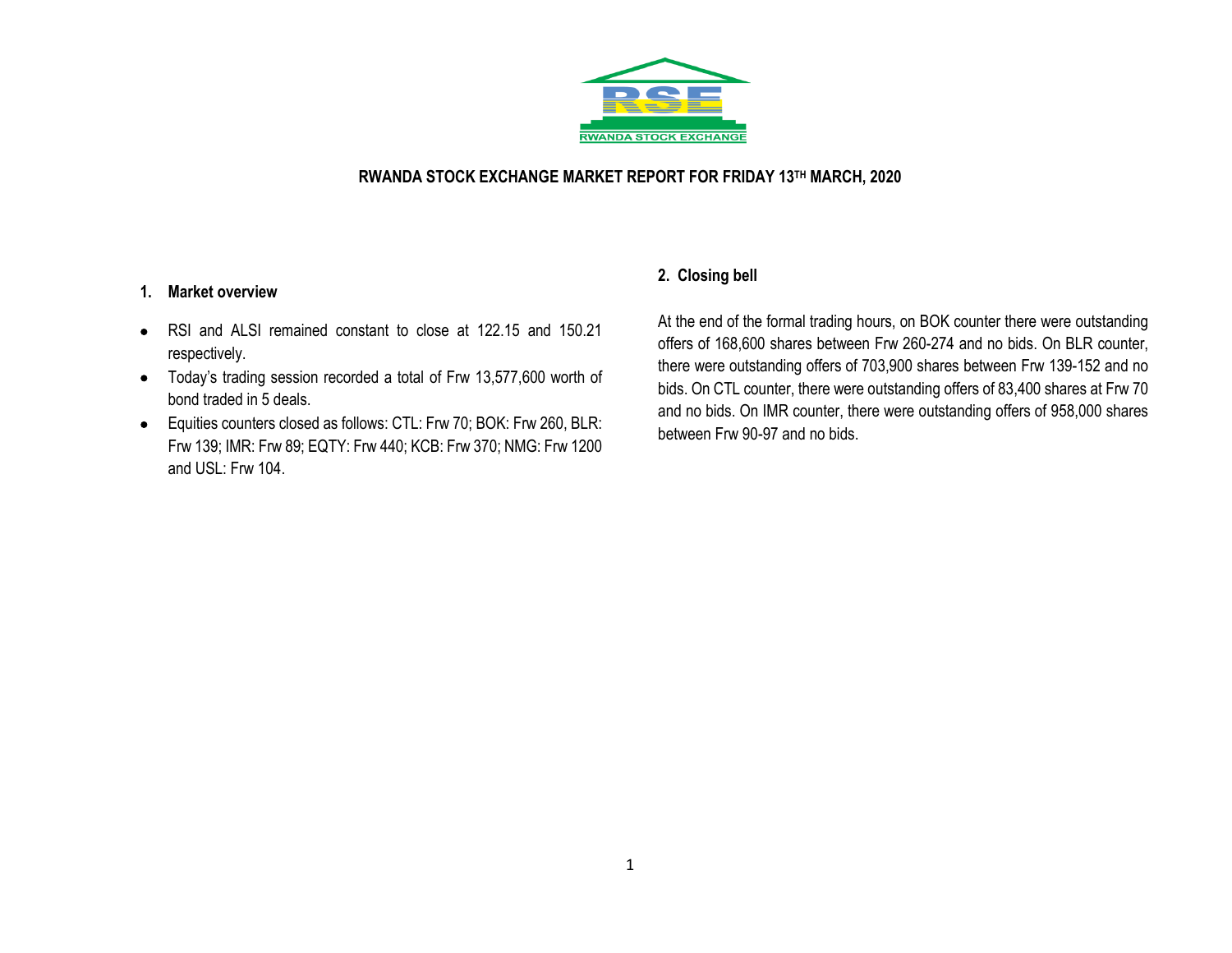| 3. Equities Market on 13/03/2020 |              |             |         |             |                 |                |       |        |               |              |             |                      |
|----------------------------------|--------------|-------------|---------|-------------|-----------------|----------------|-------|--------|---------------|--------------|-------------|----------------------|
|                                  | <b>Stock</b> |             | 12 past |             | Today's session | <b>Closing</b> | Prev. | Change | <b>Volume</b> | <b>Value</b> |             |                      |
| <b>ISIN-CODE</b>                 |              |             | months  | <b>High</b> | Low             |                |       |        |               |              |             | <b>Market Status</b> |
|                                  |              | <b>High</b> | Low     |             |                 |                |       |        |               |              |             |                      |
| RW000A1JCYA5                     | <b>BOK</b>   | 278         | 259     | 0.00        | 0.00            | 260            | 260   | 0.00   | 0.00          | 0.00         | 08h50-08h59 | Pre-Open             |
|                                  |              |             |         |             |                 |                |       |        |               |              |             |                      |
| <b>RW000A1H63N6</b>              | <b>BLR</b>   | 150         | 139     | 0.00        | 0.00            | 139            | 139   | 0.00   | 0.00          | 0.00         | 09h00-12h00 | Open                 |
|                                  |              |             |         |             |                 |                |       |        |               |              |             |                      |
| KE0000000380                     | <b>NMG</b>   | 1,200       | 1,200   | 0.00        | 0.00            | 1,200          | 1,200 | 0.00   | 0.00          | 0.00         | 12h00-08h50 | Close                |
|                                  |              |             |         |             |                 |                |       |        |               |              |             |                      |
| KE0000000315                     | <b>KCB</b>   | 370         | 330     | 0.00        | 0.00            | 370            | 370   | 0.00   | 0.00          | 0.00         |             |                      |
|                                  |              |             |         |             |                 |                |       |        |               |              |             |                      |
| KE0000000489                     | <b>USL</b>   | 104         | 104     | 0.00        | 0.00            | 104            | 104   | 0.00   | 0.00          | 0.00         |             |                      |
|                                  |              |             |         |             |                 |                |       |        |               |              |             |                      |
| KE0000000554                     | <b>EQTY</b>  | 445         | 350     | 0.00        | 0.00            | 440            | 440   | 0.00   | 0.00          | 0.00         |             |                      |
|                                  |              |             |         |             |                 |                |       |        |               |              |             |                      |
| <b>RW000A14UYP4</b>              | <b>CTL</b>   | 80          | 50      | 0.00        | 0.00            | 70             | 70    | 0.00   | 0.00          | 0.00         |             |                      |
|                                  |              |             |         |             |                 |                |       |        |               |              |             |                      |
| <b>RW000A2DN989</b>              | <b>IMR</b>   | 90          | 89      | 0.00        | 0.00            | 89             | 89    | 0.00   | 0.00          | 0.00         |             |                      |
|                                  |              |             |         |             |                 |                |       |        |               |              |             |                      |

#### **4. INDICES**





| <b>INDICES</b>                      | <b>Previous</b> | <b>Today</b> | <b>Points</b> | Change % | Exchange rate against Frw as at 13/03/2020 |                |                   |                   |  |  |
|-------------------------------------|-----------------|--------------|---------------|----------|--------------------------------------------|----------------|-------------------|-------------------|--|--|
| <b>RSI</b>                          | 122.15          | 122.15       | 0.00          | 0.00     | Currency<br><b>USD</b>                     | Sell<br>939.06 | Buy<br>920.65     | Average<br>929.86 |  |  |
| ALSI                                | 150.21          | 150.21       | 0.00          | 0.00     | <b>KES</b>                                 | 9.17           | 8.99              | 9.08              |  |  |
| <b>OTHER TRADING</b><br><b>STAT</b> |                 |              |               |          | <b>UGS</b><br><b>TZS</b>                   | 0.25<br>0.40   | 0.24<br>0.40      | 0.25<br>0.40      |  |  |
| <b>Shares traded</b>                | 0.00            | 0.00         | 0.00          | 0.00     | <b>BIF</b>                                 | 0.49           | 0.48              | 0.49              |  |  |
| <b>Equity Turnover</b>              | 0.00            | 0.00         | 0.00          | 0.00     | <b>Market Capitalization (Frw)</b>         |                |                   |                   |  |  |
| Number of deals                     | 0.00            | 0.00         | 0.00          | 0.00     |                                            |                | 3,376,505,715,836 |                   |  |  |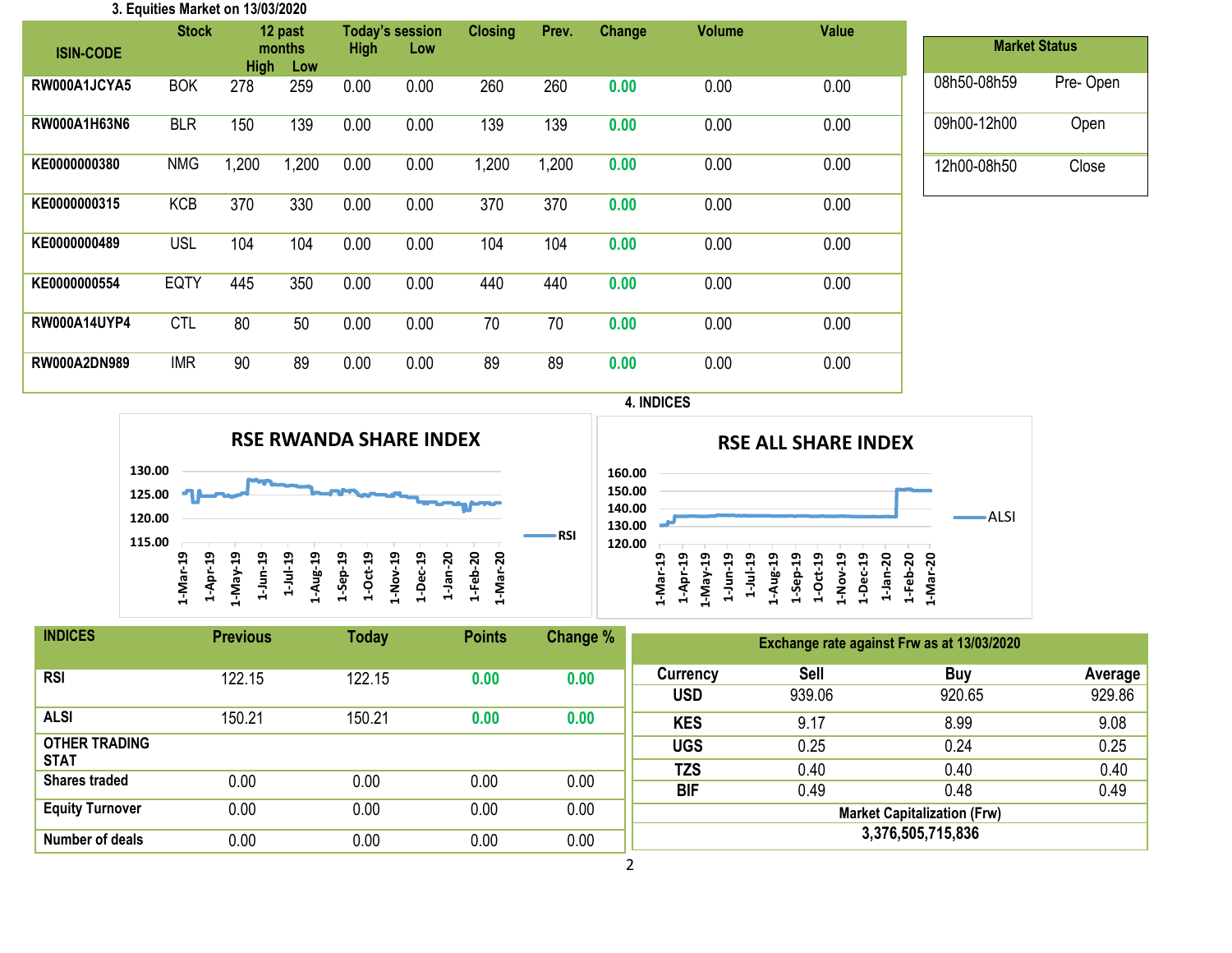## **5. Bond market on 13/03/2020**

# A**.** Government bonds

| <b>ISIN-CODE</b>    | <b>Status</b> | <b>Security</b> | <b>Maturity</b> | <b>Coupon rate</b> | Close.<br><b>Price</b> | Prev.<br><b>Price</b> | <b>Bids</b> | <b>Offers</b> | <b>Bond</b><br>traded |
|---------------------|---------------|-----------------|-----------------|--------------------|------------------------|-----------------------|-------------|---------------|-----------------------|
| RW000A1ZTAM0        |               | FXD4/2014/7yrs  | 19/11/2021      | 12.475%            | 100.1                  | 102.1                 | 0.00        | 0.00          | 0.00                  |
| <b>RW000A1Z2RJ7</b> |               | FXD2/2015/10yrs | 25/05/2025      | 12.925%            | 102.33                 | 102.5                 | 0.00        | 0.00          | 0.00                  |
| RW000A1Z5Z93        |               | FXD3/2015/5yrs  | 21/08/2020      | 11.950%            | 103                    | 102.6                 | 0.00        | 0.00          | 0.00                  |
| <b>RW000A187NK1</b> |               | FDX1/2016/5yrs  | 19/02/2021      | 12.00%             | 101.9                  | 100.3                 | 0.00        | 0.00          | 2,400,000             |
| RW000A182K48        |               | FXD2/2016/15Yrs | 09/05/2031      | 13.5%              | 105.5                  | 103.2                 | 0.00        | 0.00          | 0.00                  |
| RW000A185V91        |               | FXD 3/2016/5Yrs | 20/08/2021      | 12.25%             | 100.5                  | 102.3                 | 0.00        | 0.00          | 0.00                  |
| RW000A19D0U5        |               | FXD1/2017/5Yrs  | 18/02/2022      | 12.375%            | 106.7                  | 102.6                 | 0.00        | 0.00          | 0.00                  |
| RW000A19JG53        |               | FXD2/2017/7Yrs  | 17/05/2024      | 12.675%            | 104.24                 | 102.1                 | 0.00        | 0.00          | 0.00                  |
| <b>RW000A19NL84</b> |               | FXD3/2017/5Yrs  | 19/08/2022      | 12.200%            | 102.5                  | 103                   | 0.00        | 0.00          | 0.00                  |
| RW000A19S1Q4        | Re-opened     | FXD4/2017/7Yrs  | 15/11/2024      | 12.40%             | 105.2                  | 104                   | 0.00        | 0.00          | 0.00                  |
| RW000A19W8Z4        |               | FXD1/2018/5Yrs  | 17/02/2023      | 11.80%             | 101.3                  | 102.1                 | 0.00        | 0.00          | 1,600,000             |
| <b>RW000A19HS6</b>  | Re-opened     | FXD2/2018/10Yrs | 12/05/2028      | 12.50%             | 101.8                  | 101.6                 | 0.00        | 0.00          | 0.00                  |
| RW000A194997        | Re-opened     | FXD3/2018/15Yrs | 05/08/2033      | 12.9%              | 100.08                 | 102                   | 0.00        | 0.00          | 7,000,000             |
| <b>RW000A2RUZ00</b> |               | FXD4/2018/3Yrs  | 19/11/2021      | 11.150%            | 102                    | 102                   | 0.00        | 0.00          | 0.00                  |
| RW000A2RYEG9        | Re-opened     | FXD1/2019/7Yrs  | 13/02/2026      | 11.850%            | 100.4                  | 106.7                 | 0.00        | 0.00          | 0.00                  |
| RW000A2R26W1        | Re-opened     | FXD2/2019/5Yrs  | 17/05/2024      | 11.300%            | 102                    | 101                   | 0.00        | 0.00          | 0.00                  |
| RW000A2R64M3        | Re-opened     | FXD3/2019/20Yrs | 29/07/2039      | 13.250%            | 100.08                 | 102.5                 | 0.00        | 0.00          | 2,500,000             |
| <b>RW000A2SA2Y9</b> |               | FXD4/2019/3Yrs  | 18/11/2022      | 10.950%            | 104                    | 100                   | 0.00        | 0.00          | 0.00                  |
| <b>RW000A2SA2Z6</b> | Re-opened     | FXD5/2019/7Yrs  | 13/11/2026      | 11.550%            | 103.4462               | 102.1947              | 0.00        | 0.00          | 0.00                  |
| <b>RW000A2SB2X0</b> |               | FXD1/2020/3Yrs  | 20/01/2023      | 10.800%            | 100                    | 100                   | 0.00        | 0.00          | 0.00                  |
| <b>RW000A28UBB2</b> |               | FXD2/2020/15Yrs | 02/02/2035      | 12.550%            | 102                    | 101.95                | 0.00        | 0.00          | 0.00                  |